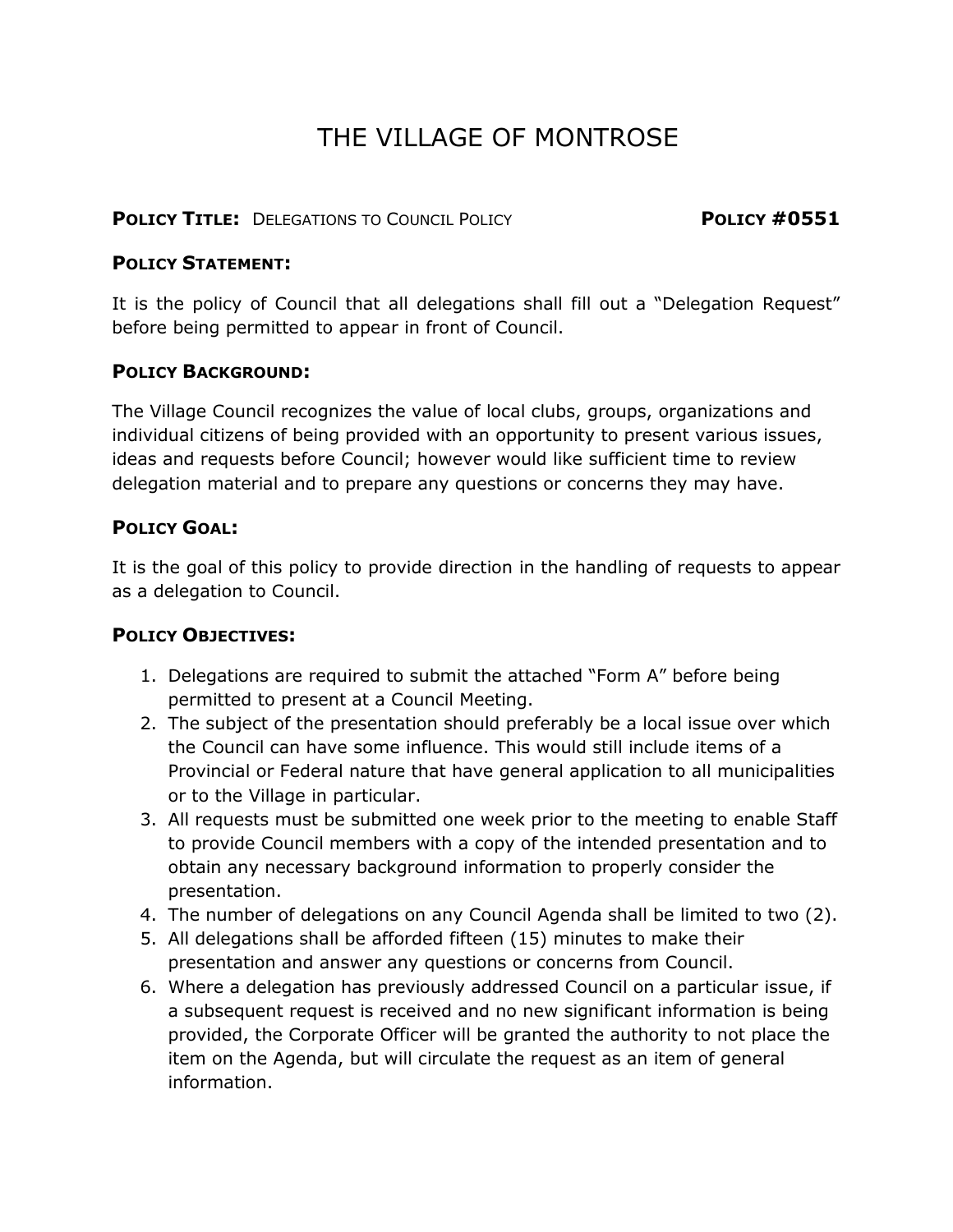- 7. Delegations concerning a bylaw where a public hearing has been held will not be permitted.
- 8. It should be noted that except in urgent cases, Council may not respond immediately to requests made by delegation. Usually, the matter will be taken under consideration and dealt with at a later meeting. Council may also wish to have a report from staff, especially on something of a technical nature which may require some research. The Mayor may indicate when a response will be available but if not, delegation will be advised by the Chief Administrative Officer, or another member of staff, in due course.

Initially approved at meeting #29-13 on September 3, 2013. Next scheduled review on September 2, 2014.